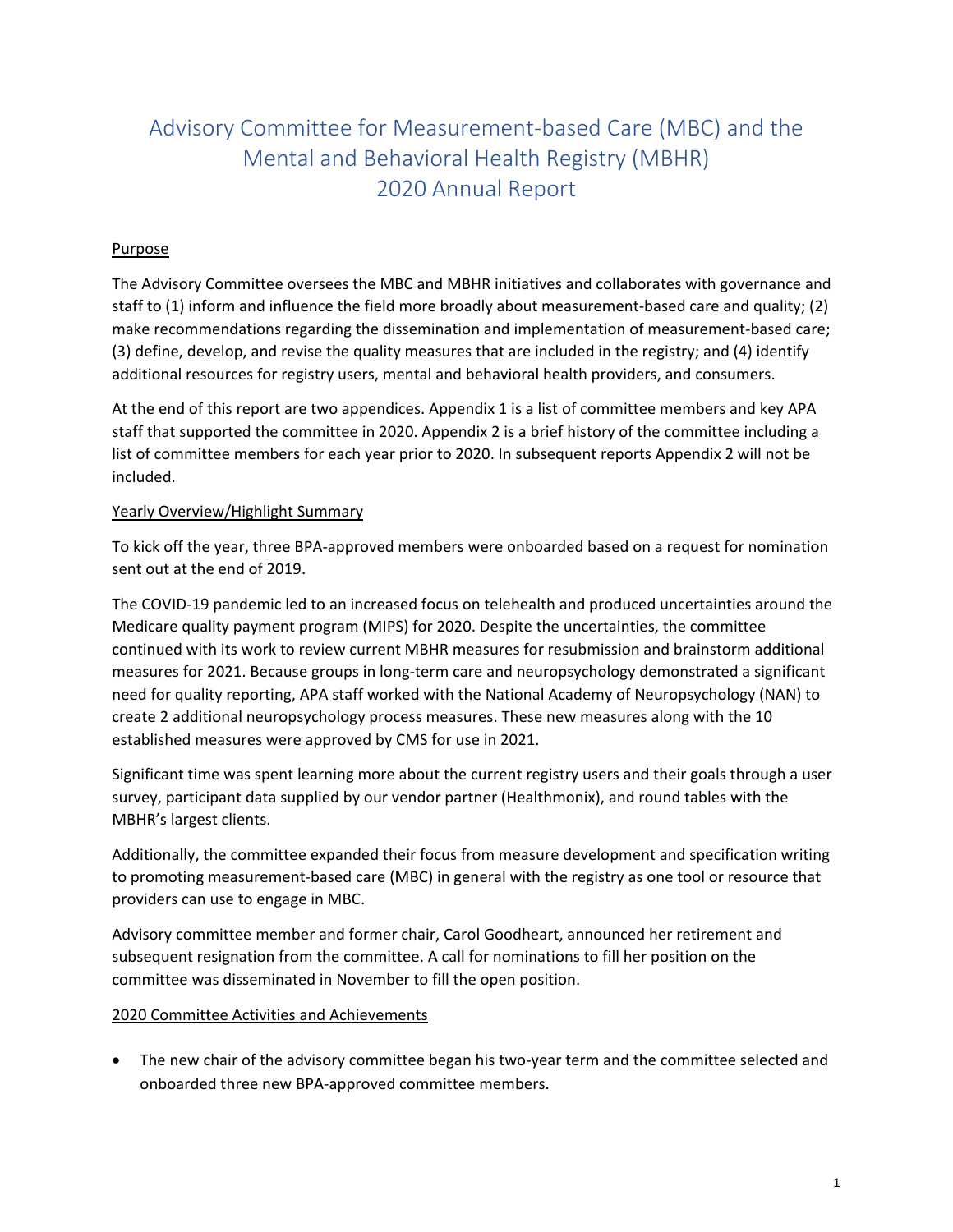- The committee was renamed the Advisory Committee for Measurement-based Care and the Mental and Behavioral Health Registry (MBHR) in recognition of the broadened scope to encompass measurement-based/informed care.
- Created three priority focused subgroups, Implementation and Adoption, Quality Assurance, and Technology, and developed specific goals for each subgroup.
- Initiative moved to new Office of Health Care Innovation with hiring of additional staff lead.
- Conducted a 2-day virtual committee meeting in leu of an in-person annual meeting due to COVID-19.
- Established partnership with electronic medical record (EMR) TherapyNotes.
- Collaborated with members of the National Academy of Neuropsychology, Inc's (NAN) Professional Affairs and Information Committee (PAIC) to develop two new neuropsychology process measures that have been accepted by CMS. These measures will be meaningful for the MBHR's largest customer groups: providers of psychological services in assisted living and long-term care facilities; and other neuropsychologists who have been vocal about not having enough relevant measures to successfully participate in MIPS.
- Completed a thorough quality assurance process including development of measure flowcharts with all 10 existing measures resulting in the strongest self-nomination the MBHR has submitted to date.
- Received reapproval from CMS to again serve as a QCDR for 2021 with 12 specialty measures.
- Obtained a better understanding of Healthmonix's position on MBC. The group explored with Healthmonix whether the MBHR could serve not only as a MIPS reporting platform, but also as a platform to measure care more broadly. Healthmonix is a repository for data reporting and noted limited interest in expanding their capacity for broader MBC purposes.
- Developed and implemented the first annual survey of registry users.
- Met with long-term care group users of the MBHR to better understand the challenges and improvements that can be made to bridge the gap for quality reporting of mental health services.
- The chair of the advisory committee submitted comments in response to the Commission on Accreditation's (CoA) public comment process.
- Developed a robust marketing plan for Q4 of 2020 and Q1 of 2021 that capitalizes on the information gathered from the user survey, Healthmonix data, committee goals, and the MBHR specialty measures.
- Developed advisory committee charter.
- Presentations:
	- o "Providing Quality Care to Diverse Populations: Challenges and Opportunities," presentation at Practice Leadership Conference, March 9, 2020 featuring James Boswell and C. Vaile Wright.
	- o "The Expanding Relevance and Implications of Measurement-Based Care: Diverse Stakeholder Perspectives." Accepted presentation at American Psychological Association Convention, August 2020, featuring James Boswell, C. Vaile Wright, and Bruce Bobbitt.

# Projected 2021 Activities

Activities for 2021 will center around the committee's two connected but separate initiatives: expanding the use of MBC in the field of psychology and maintaining and improving the MBHR as a Qualified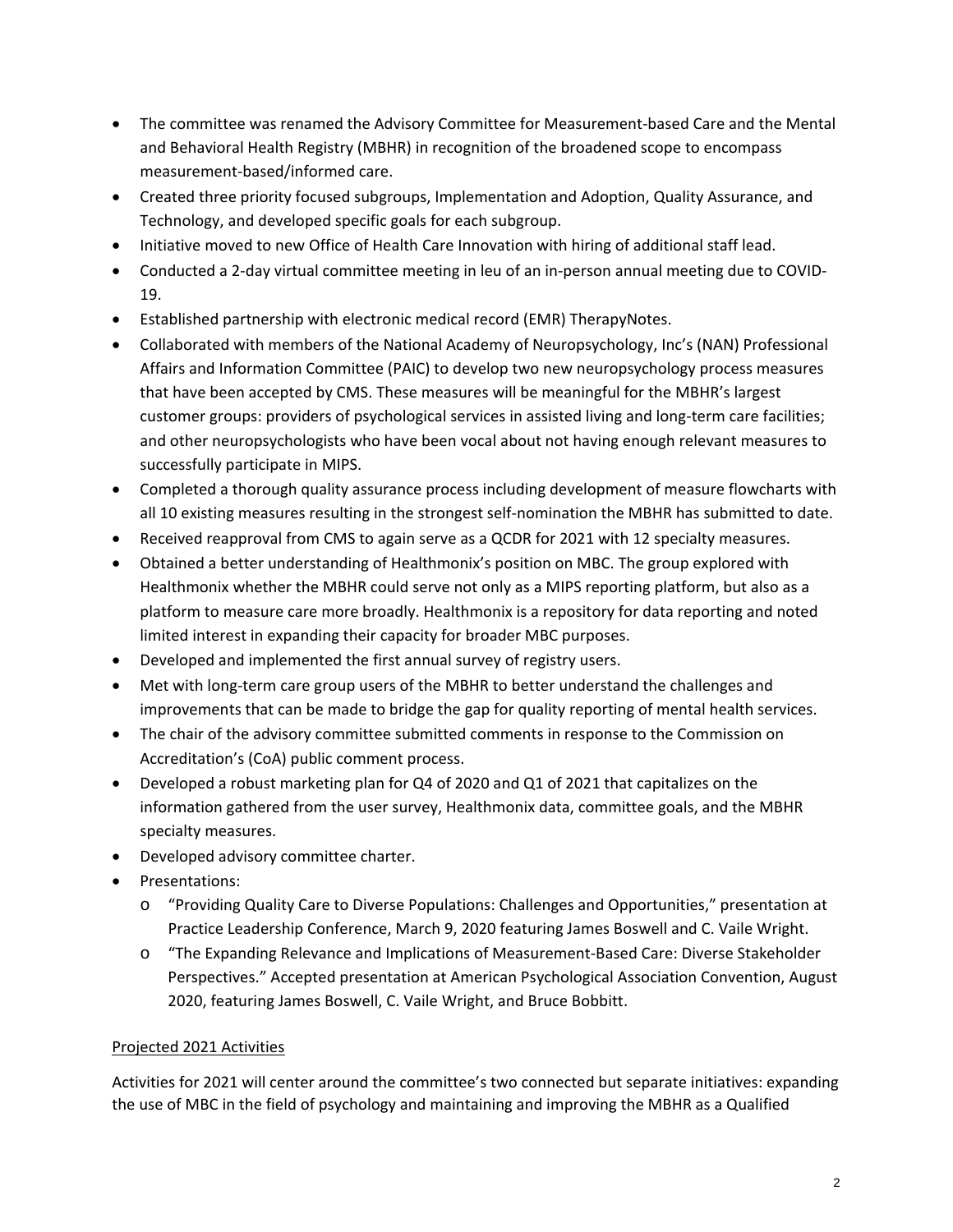Clinical Data Registry for mental and behavioral health practitioners. Specific projected committee activities for MBC include drafting position or other scholarly papers to influence the field and stakeholders on how to measure high quality mental health care, publicizing information and resources to support MBC including a dedicated APA webpage, and identifying technologies and workflow resources to help psychologists utilize MBC in practice.

For the MBHR, the committee plans to continue defining, developing, and revising the quality measures that are included in the registry, understand and improve the user experience through survey and interview feedback, increase the number of MBHR users by identifying Medicare providers who are eligible for joining the registry and implement targeted/direct marketing initiatives, and to increase adoption of MBHR specific measures through the creation of new resources such as short informational videos for how to understand the data entry process, measurement specification, and measure selection.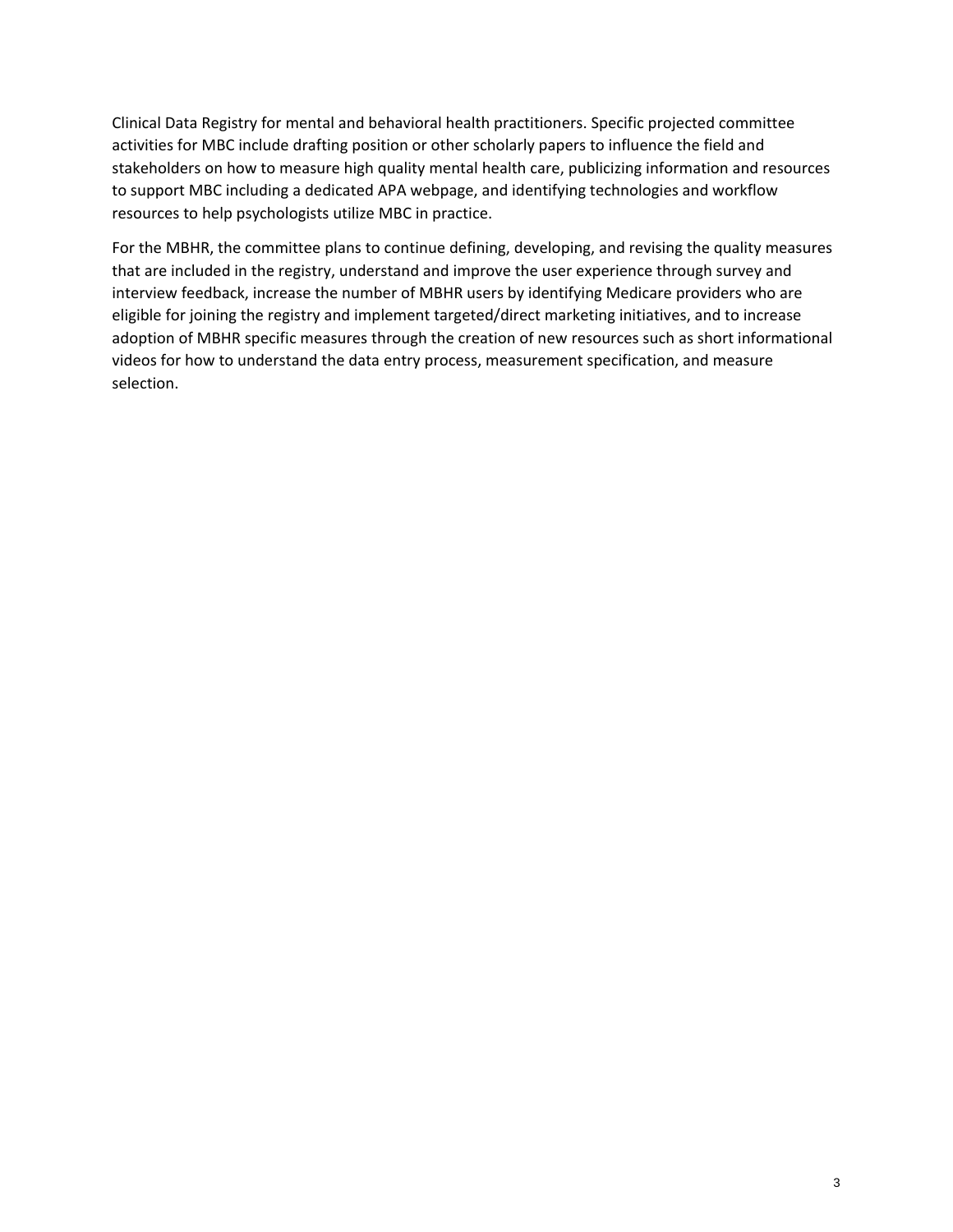# Appendix 1

MENTAL & BEHAVIORAL **HEALTH REGISTRY** Measuring progress, tracking outcomes

American Psychological Association (APA) *Advisory Committee for Measurement‐based Care and the Mental and Behavioral Health Registry* (MBHR) 2020 Roster



### **Chair**

**Bruce L. Bobbitt, PhD, LP**  *Former VP, Behavioral Quality, Optum*  2455 Hampshire Court Mendota Heights, MN 55120 Cell: (612) 418‐1952 *Preferred Number*  b‐bobbitt@comcast.net

### **Members**

| David E. Bard, PhD<br><b>CHF Endowed Research Chair</b><br>Director, Biomedical & Behavioral Methodology Core<br>Professor, Department of Pediatrics<br>University of Oklahoma Health Sciences Center<br>OU Children's Physicians Bldg<br>1200 Children's Avenue, Suite 12300<br>Oklahoma City, OK 73104<br>Office: (405) 271-8001 x45141<br>Fax: (405) 271-2281<br>David-Bard@ouhsc.edu                                                 | James F. Boswell, PhD<br>President-Elect, North American Society for<br>Psychotherapy Research, Associate Professor,<br>Department of Psychology, & Associate, Center for the<br>Elimination of Minority Health Disparities<br>University at Albany, State University of New York<br>Social Science 307, 1400 Washington Avenue<br>Albany, NY 12222<br>(518) 442-3402<br>jboswell@albany.edu |
|------------------------------------------------------------------------------------------------------------------------------------------------------------------------------------------------------------------------------------------------------------------------------------------------------------------------------------------------------------------------------------------------------------------------------------------|----------------------------------------------------------------------------------------------------------------------------------------------------------------------------------------------------------------------------------------------------------------------------------------------------------------------------------------------------------------------------------------------|
| Amber W. Childs, PhD<br>Assistant Professor, Psychiatry<br>Director of Training, Psychology Doctoral Internship<br>Yale University School of Medicine<br>Program Psychologist, Child & Adolescent Outpatient<br><b>Psychiatric Services</b><br>Yale New Haven Psychiatric Hospital<br>646 George Street<br>New Haven, Connecticut 06511<br>Main: (203) 789-5150<br>Office: (203) 789-4041<br>Fax: (203)867-5279<br>amber.childs@yale.edu | Susan R. Douglas, PhD, ACC<br>Associate Professor of the Practice of Human<br>Development<br>Director, Leadership & Organizational Performance<br>M.Ed. Program<br>Department of Leadership, Policy and Organizations<br>Peabody College, Vanderbilt University<br>PMB #414<br>230 Appleton Place<br>Nashville, TN 37203-5721<br>(615) 322-2355<br>susan.douglas@vanderbilt.edu              |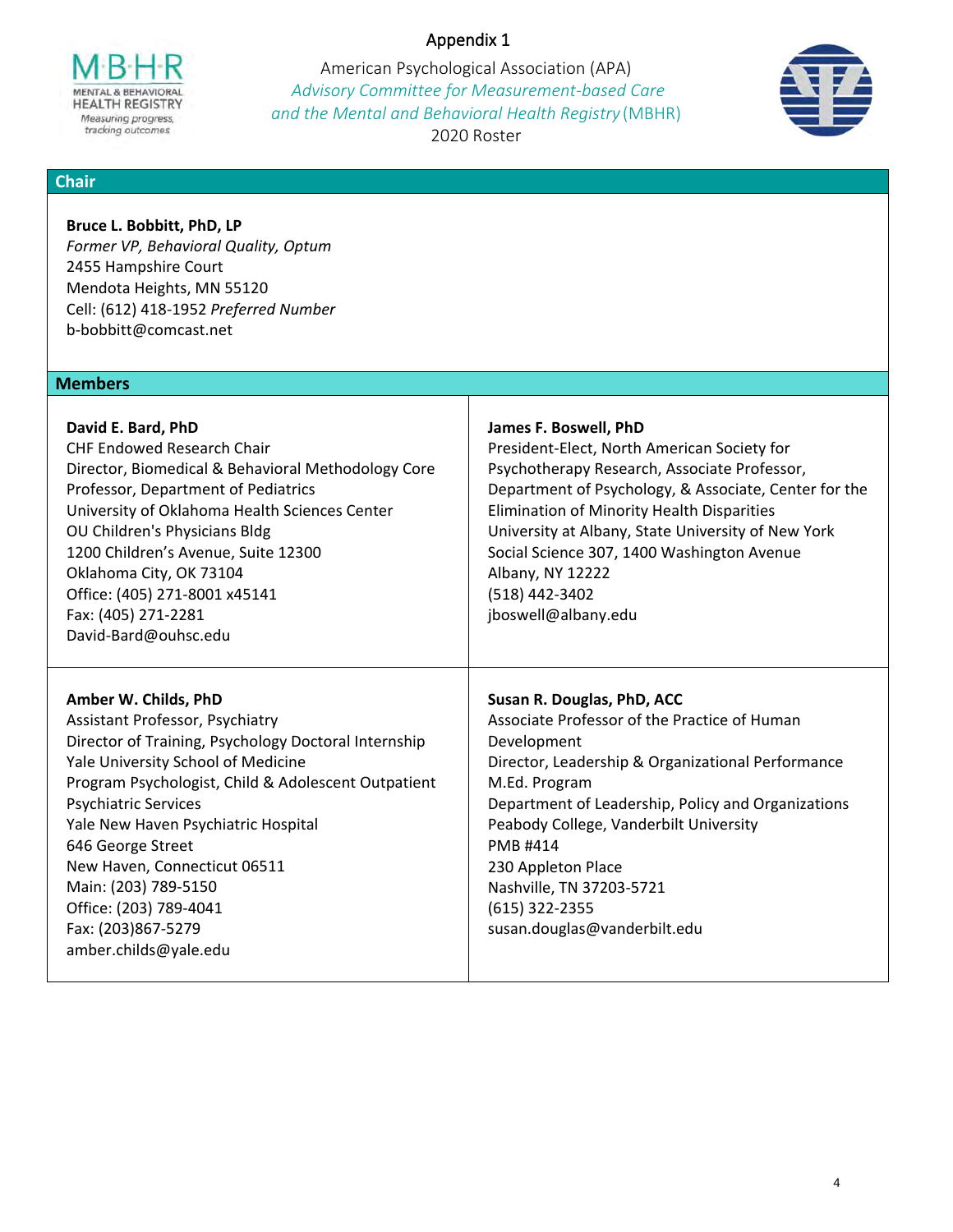

American Psychological Association (APA) *Advisory Committee for Measurement‐based Care and the Mental and Behavioral Health Registry* (MBHR)



2020 Roster

| Carol D. Goodheart, EdD<br>Independent Practitioner<br>122 Commons Way<br>Princeton, NJ 08540<br>(609) 987-8844<br>carol@drcarolgoodheart.com                                                                                                                                                                                                                                                       | Kimberly Hepner, PhD<br>Senior Behavioral Scientist<br>Faculty Member, Pardee RAND Graduate School<br><b>RAND Corporation</b><br>1776 Main Street<br>Santa Monica, CA 90407<br>(310) 393-0411 x6381<br>hepner@rand.org                                                                          |
|-----------------------------------------------------------------------------------------------------------------------------------------------------------------------------------------------------------------------------------------------------------------------------------------------------------------------------------------------------------------------------------------------------|-------------------------------------------------------------------------------------------------------------------------------------------------------------------------------------------------------------------------------------------------------------------------------------------------|
| Kathleen "Katy' Lysell, PsyD<br>Former National Mental Health Director for Informatics<br>VHA Office of Mental Health and Suicide Prevention<br>Clinical Psychologist in Honolulu, HI<br>(808) 561-1335<br>klc0824@fastmail.com                                                                                                                                                                     | Nan Rothrock, PhD<br>Associate Professor, Departments of Medical Social<br>Sciences, Neurology, Psychiatry & Behavioral Sciences<br>Feinberg School of Medicine, Northwestern University<br>625 N Michigan Ave Suite 2700<br>Chicago, IL 60611<br>(312) 503-3514<br>n-rothrock@northwestern.edu |
| Kari A. Stephens, PhD<br>Director of Clinical Research Informatics for Family<br>Medicine, with adjunct appointments in Biomedical<br>Informatics & Medical Education and Psychiatry &<br><b>Behavioral Sciences</b><br>University of Washington School of Medicine<br>1959 NE Pacific Street, Box 356560,<br>Seattle, WA 98195<br>Office: (206) 221-0349<br>Fax: (206) 543-9520<br>kstephen@uw.edu |                                                                                                                                                                                                                                                                                                 |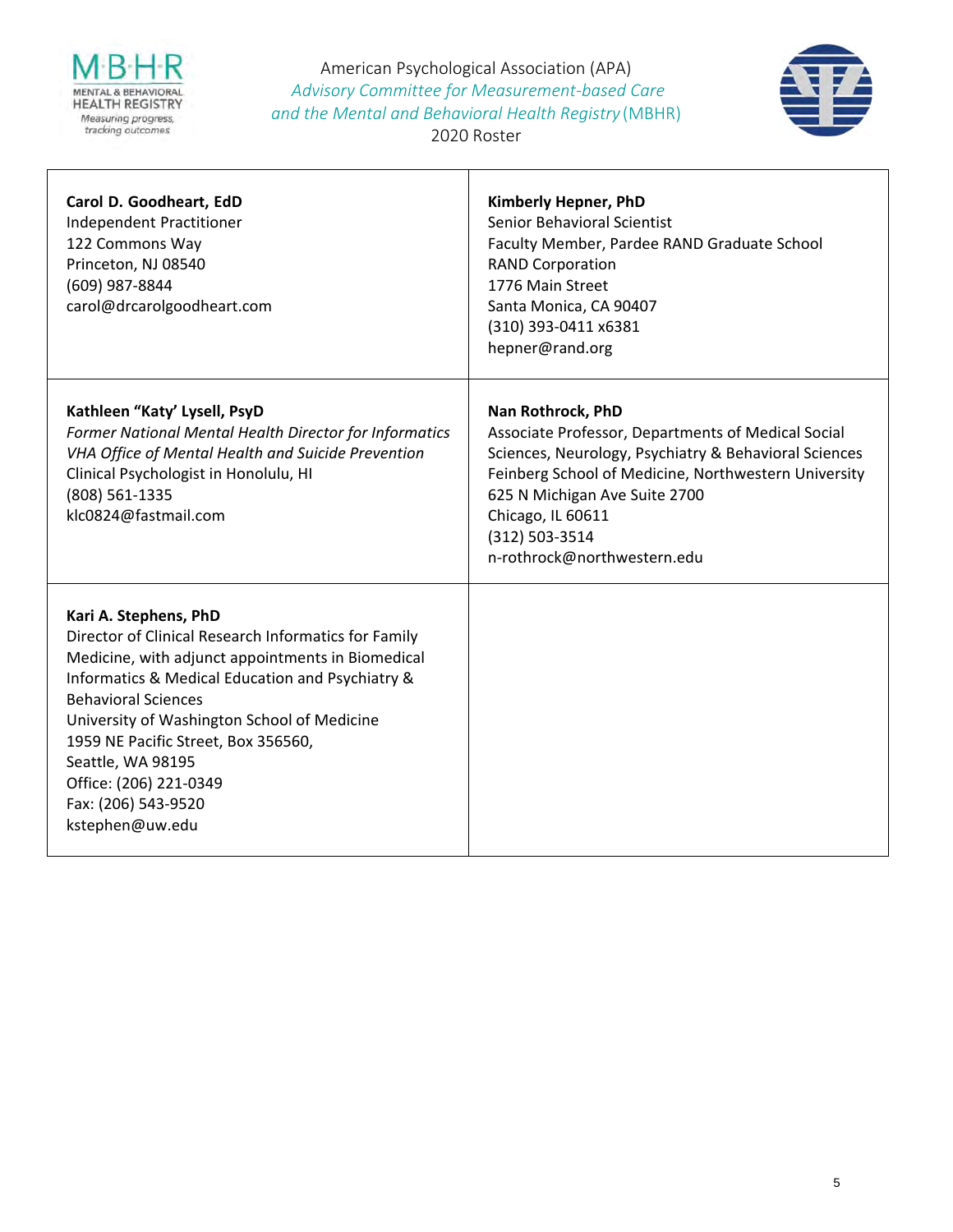

American Psychological Association (APA) *Advisory Committee for Measurement‐based Care and the Mental and Behavioral Health Registry* (MBHR) 2020 Roster



| <b>Consultant</b>                          | <b>Healthmonix</b>                         |
|--------------------------------------------|--------------------------------------------|
| Ann Doucette, PhD                          | Debbie Belczyk                             |
| <b>Research Professor</b>                  | <b>Account Manager</b>                     |
| <b>Claremont Graduate University</b>       | Healthmonix                                |
| TEI The Evaluators' Institute              | 101 Lindenwood Drive, Suite 430            |
| 1111 11th Street NW, #308                  | Malvern, PA 19355                          |
| Washington, DC 20001                       | Office: (610) 590-2229 x16                 |
| (202) 289-1447                             | Cell: (610) 659-0129                       |
| ann.doucette9@gmail.com                    | dbelczyk@healthmonix.com                   |
| <b>APA Staff</b>                           |                                            |
| Nicole Owings-Fonner, MA (Lead Staff)      | C. Vaile Wright, PhD (Lead Staff)          |
| Director, Operations                       | <b>Senior Director</b>                     |
| Office of Health Care Innovation           | Office of Health Care Innovation           |
| <b>APA Practice Directorate</b>            | <b>APA Practice Directorate</b>            |
| 750 First Street, NE                       | 750 First Street, NE                       |
| Washington, DC 20002-4242                  | Washington, DC 20002-4242                  |
| (202) 336-5902                             | (202) 336-5910                             |
| nowings-fonner@apa.org                     | cwright@apa.org                            |
| Lynn F. Bufka, PhD                         | <b>Stephen Gillaspy, PhD</b>               |
| Senior Director                            | Senior Director                            |
| <b>Practice Transformation and Quality</b> | Office of Healthcare Financing             |
| <b>APA Practice Directorate</b>            | <b>APA Practice Directorate</b>            |
| 750 First Street, NE                       | 750 First St, NE                           |
| Washington, DC 20002-4242                  | Washington, DC 20002-4242                  |
| (202) 336-5869                             | (202) 336-5883                             |
| lbufka@apa.org                             | sgillaspy@apa.org                          |
| Diane M. Pedulla, JD                       | Sarah A. Rose                              |
| Director, Regulatory Affairs               | Senior Associate                           |
| Office of Healthcare Financing             | <b>Practice Transformation and Quality</b> |
| <b>APA Practice Directorate</b>            | <b>APA Practice Directorate</b>            |
| 750 First St, NE                           | 750 First Street, NE                       |
| Washington, DC 20002-4242                  | Washington, DC 20002-4242                  |
| (202) 336-5889                             | (202) 336-5911                             |
| dpedulla@apa.org                           | srose@apa.org                              |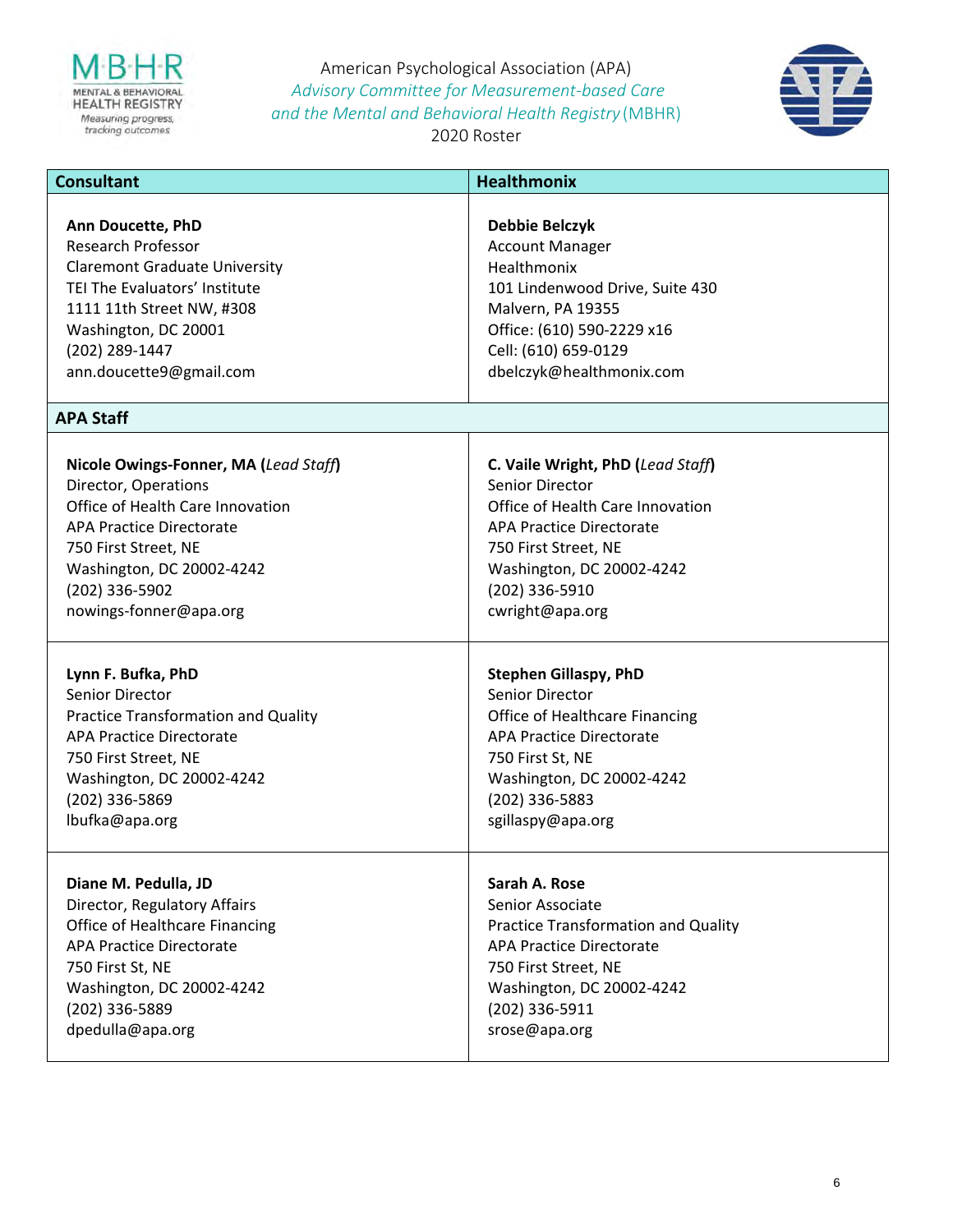### **Appendix 2**

#### History of the Committee

On September 9, 2016, staff presented the business case to the Committee for the Advancement of Professional Practice (CAPP) to obtain their support for the development of a Qualified Clinical Data Registry (QCDR) (a CMS-approved outcomes registry), that would expand the current registry option (the APAPO PQRSPRO) available to psychologists who bill for Medicare. The new registry can include up to 30 QCDR/ non-MIPS mental and behavioral health measures and will enable psychologists to be compliant with new reporting guidelines proposed by the Centers for Medicare and Medicaid Services (CMS). It is believed that the creation of the registry would be an exemplar and useful for all behavioral health professions. The measures would be developed and implemented by an APAPO Board of Directors appointed Advisory Committee. CAPP voted unanimously to recommend to the APAPO Boards that financial support up to \$135,000 be allocated from the APAPO reserves set aside for the APAPO Member Recruitment and Retention Reserve Fund to support the development and implementation of the QCDR. During its September meeting, the APAPO Board also supported the development and implementation of a QCDR and approved the expenditure.

As a first step, a call for nominations for an Advisory Committee was sent out on behalf of CAPP during Winter 2016/2017. Nominations were received and a process for review and selection of the members of the Advisory Committee was developed. Nominations were approved by CAPP during its April 19, 2017 meeting. The APAPO Board approved on May 1, 2017 (via email) the appointment of the seven members of the Advisory Committee, responsible for developing an APAPO outcomes registry. The Advisory Committee held an in-person meeting in Washington DC on July 21-22, 2017. Representatives from Healthmonix, the IT vendor for the registry, attended the Friday afternoon session. During the two-day meeting, the Advisory Committee reviewed available measures, identified any gaps, and made selections on what additional measures to include in the QCDR, including two new anxiety measures that would need specification. They also made recommendations related to dissemination and implementation of the registry. Finally, the committee also proposed expanding the workgroup to include other stakeholders – namely a consumer representative and a clinical social worker representative, which was approved by CAPP during their October 2017 meeting. A contest to name the registry was also held internally in October. The self-nomination materials for the QCDR were submitted to CMS on November 1, 2017.

In 2018, the MBHR received approval from CMS as a QCDR for participation in MIPS. CMS also approved two QCDR/non-MIPS measures (i.e., paired process and patient reported outcome Anxiety measures) developed by the Advisory Committee. In addition to monthly phone calls, the committee met in person in October 2018 to finalize the details of the four measure domain specifications the committee was interested in submitting to CMS as part of the registry for 2019. The four domains were: pain, sleep, social role functioning for children/adolescents and adults. Drafts of the developed measurement specifications were sent out to experts in the field to solicit targeted feedback on the measures. These were then used to refine the specification and were submitted to CMS in the 2019 self-nomination. CMS approved four new measures, in addition to the two developed in 2018, to be included in APA's MBHR for 2019.

The MBHR again received approval from CMS to participate in MIPS as a QCDR for 2019. Psychologists were officially deemed "eligible clinicians" and included in MIPS beginning January 2019. That year the MBHR included approximately 30 MIPS measures and six QCDR/non-MIPS measures that were developed and specified by the Advisory Committee.